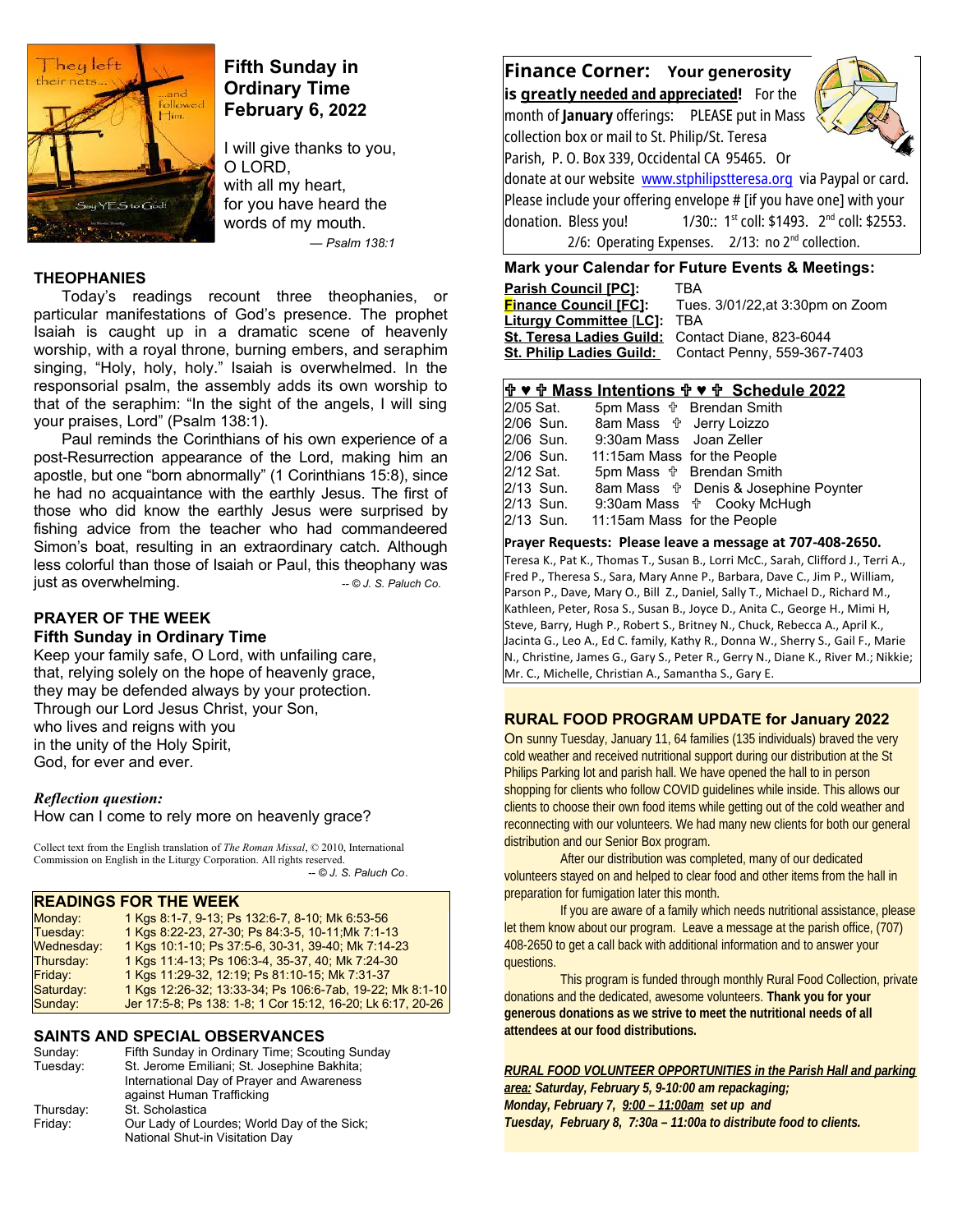

 $\overline{a}$ 

**Health Advisory: Out of mutual kindness and respect for the law, please wear a mask and keep social distance when in our churches and hall. Thank you.**



# *Pope Francis' Prayer Intention for February 2022*

*Join us in prayer for the intentions entrusted to us by Pope Francis. For February '22, we join the Holy Father praying for:*

# **Religious sisters and consecrated women**

• *We pray for religious sisters and consecrated women; thanking them for their mission and their courage; may they continue to find new responses to the challenges of our times.* 

# **[Click the video](https://www.youtube.com/watch?v=3otcrKwH6wc) above to watch a short message from Pope Francis:**

*This month, we will pray in a special way for religious sisters and consecrated women. What would the Church be without religious sisters and consecrated laywomen? The Church cannot be understood without them. I encourage all consecrated women to discern and choose what is best for their mission in the face of the world's challenges that we're experiencing.*

*I exhort them to keep working and to have an impact with the poor, with the marginalized, with all those who are enslaved by traffickers; I especially ask them to make an impact on this. And let us pray that they may show the beauty of God's love and compassion as catechists, theologians, and spiritual guides.*

*I invite them to fight when, in some cases, they are treated unfairly, even within the Church; when they serve so much that they are reduced to servitude —at times, by men of the Church. Do not be discouraged. May you keep making God's goodness known through the apostolic works you do. But above all through your witness of consecration.*

*Let us pray for religious sisters and consecrated women, thanking them for their mission and their courage; may they continue to find new responses to the challenges of our times. Thank you for what you are, for what you do, and for how you do it.*

# **Daily Offering Prayer**

God, our Father, I offer You my day. I offer You my prayers, thoughts, words, actions, joys, and sufferings in union with the Heart of Jesus, who continues to offer Himself in the Eucharist for the salvation of the world. May the Holy Spirit, Who guided Jesus, be my guide and my strength today so that I may witness to your love. With Mary, the mother of our Lord and the Church, I pray for all Apostles of Prayer and for the prayer intentions proposed by the Holy Father this month. Amen.

## **Traditional Daily Offering of the Apostleship of Prayer**

O Jesus, through the Immaculate Heart of Mary, I offer You my prayers, works, joys, and sufferings of this day in union with the Holy Sacrifice of the Mass throughout the world. I offer them for all the intentions of Your Sacred Heart: the salvation of souls, reparation for sin, and the reunion of all Christians. I offer them for the intentions of our bishops and of all Apostles of Prayer, and in particular for those recommended by our Holy Father this month.

The Apostles of Prayer offer themselves to God each day for the good of the world, the Church, one another, and the Holy Father's intentions.

#### **Thank you for praying with us!**

In a tradition that is centuries old, the Apostleship of Prayer publishes the pope's monthly prayer intentions. To become a member of the Apostleship of Prayer, you need only to offer yourself to God for his purposes each day. When you give God all the "prayers, works, joys and sufferings" of your day, you turn your entire day into a prayer for others. You are joining your will to God's will. If you feel called to this simple, profound way of life, find out more at [Apostleship of Prayer](http://popesprayerusa.net/).